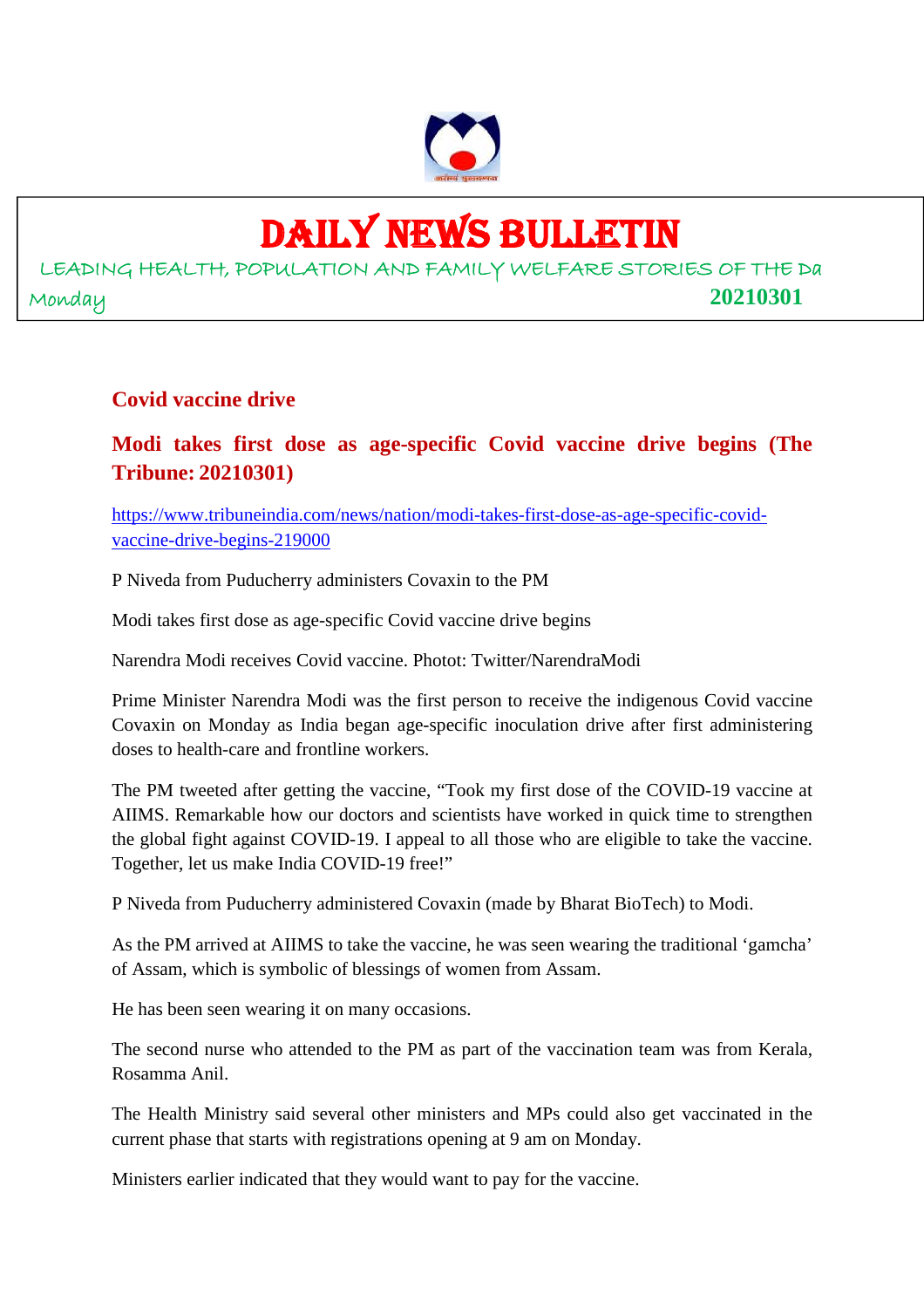In the second phase, vaccine would be administered free at government facilities and for Rs 250 a dose at private hospitals.

The government is hoping to speed up vaccination drive as daily new cases continue to rise.

Active cases have now risen for most of past week with fears of a looming second wave.

Early and widespread inoculation can offset a second surge, say experts but vaccine acceptance remains low with just around 60 per cent even among health-care and frontline workers who were covered in phase one.

#### **Covid-19**

#### **Covid-19: No death; 63 +ve in Ludhiana district (The Tribune: 20210301)**

https://www.tribuneindia.com/news/coronavirus/covid-19-no-death-63-ve-in-ludhianadistrict-218785

Four students and three teachers in the positive list

Sixtythree persons tested positive for Covid, while no death was reported in the district today. Among those who tested positive today included four students and three teachers.

Sixtythree persons tested positive for Covid, while no death was reported in the district today. Among those who tested positive today included four students and three teachers.

The total positive cases have now reached 27,116, while 1,029 persons have lost their lives so far.

The students who tested positive today included two students of DPS School and two of BCM School Basant Avenue. The three teachers who tested positive belong to Government Senior Secondary School Maachiwara, BCM School Dugri and Civil Animal Bio Technology College.

A healthcare worker, an AMN from Gill village, anundertrial and a policeman also tested positive.

Today, 2,241 samples were sent for testing and the results of 1,915 are awaited. The active patients in the district today were 554, while 72 persons were home quarantined.

From March 1, restrictions on gatherings would also be strictly enforced. District education officers have been asked to strictly adhere to the safety protocols and appoint nodal officers in the schools to ensure that all safety measures were followed and also share the same during the morning assembly.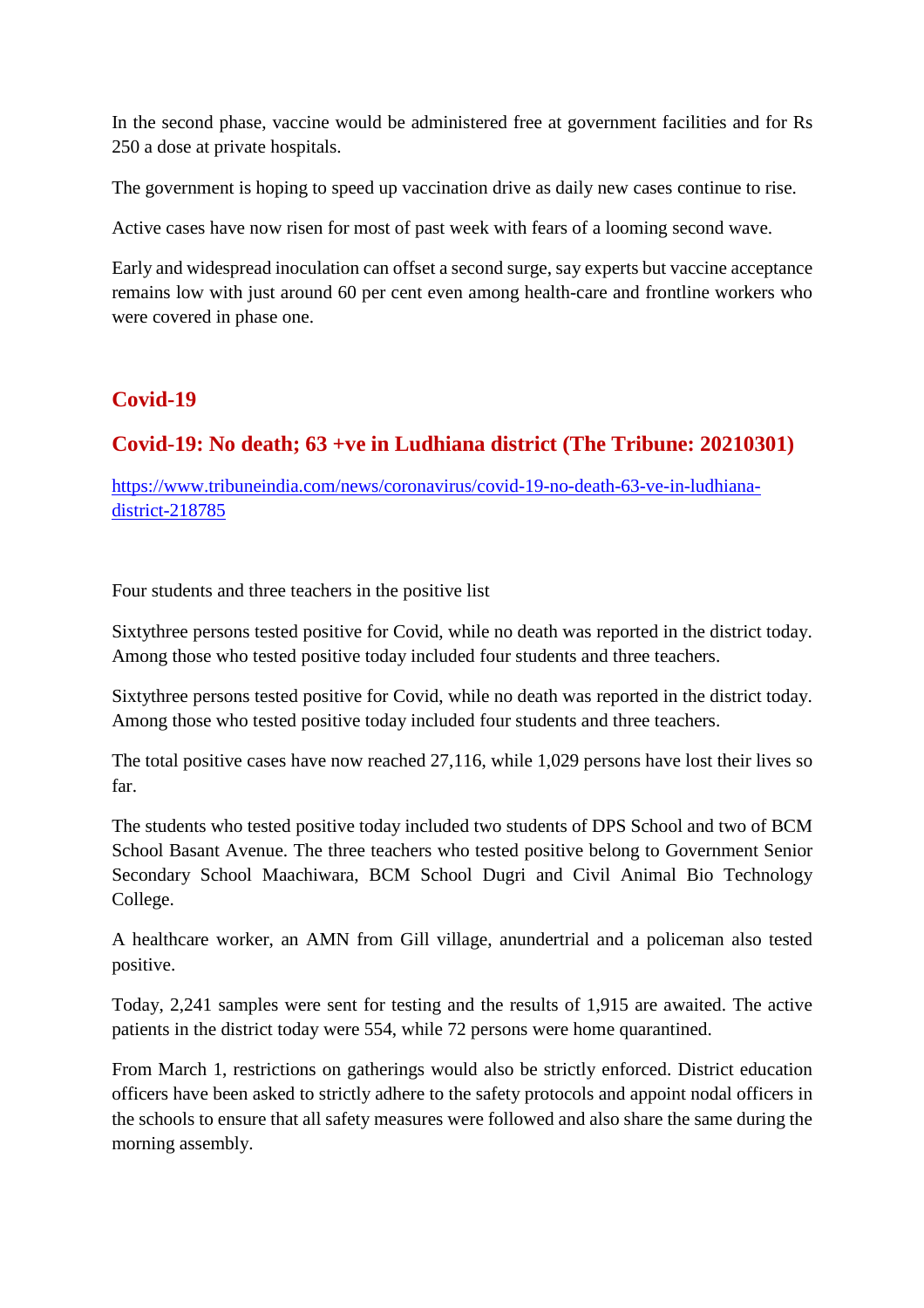Deputy Commissioner Varinder Kumar Sharma appealed to the residents to adhere to all safety protocols like wearing masks, maintaining social distance and washing hands frequently.

With the third phase of vaccination starting tomorrow, he said, "Vaccination is a powerful weapon against the pandemic and the available vaccine is safe and effective. We all should use it".

#### **India's total active COVID cases reach 1,64,511;**

#### **India's total active COVID cases reach 1,64,511; six states show surge in cases(The Tribune: 20210301)**

https://www.tribuneindia.com/news/coronavirus/indias-total-active-covid-cases-reach-1-64- 511-six-states-show-surge-in-cases-218630

Need for effective testing, comprehensive tracking, prompt isolation of positive cases and quick quarantine of close contacts were also strongly emphasised

Health workers arrive to screen passengers at the CSMT railway station, owing to surge in COVID-19 cases in Mumbai. — PTI

India's total number of active COVID-19 cases has reached 1,64,511, which comprises 1.48 per cent of the country's total infections, the Union Health Ministry said on Sunday highlighting six states that have shown a surge in new cases in a span of 24 hours.

It said 86.37 per cent of the new cases are from Maharashtra, Kerala, Punjab, Karnataka, Tamil Nadu and Gujarat.

A total of 16,752 new COVID-19 cases were registered in a span of 24 hours. Maharashtra continues to report the highest daily new cases at 8,623, followed by Kerala with 3,792 cases while Punjab reported 593 fresh COVID-19 cases.

Eight states are displaying an upward trajectory in the daily new cases, the ministry said.

"The Centre has been engaging with states and union territories exhibiting higher active number of cases and those reporting a spike in the daily new COVID-19 cases," the ministry stated.

The cabinet secretary chaired a high-level review meeting on Saturday with states and union territories exhibiting a surge in cases, including Telangana, Maharashtra, Chhattisgarh, Madhya Pradesh, Gujarat, Punjab, Jammu and Kashmir and West Bengal.

The cabinet secretary reiterated that states need to maintain a continued rigorous vigil in terms of containing the spread and not squander away the gains of the collective hardwork of last year.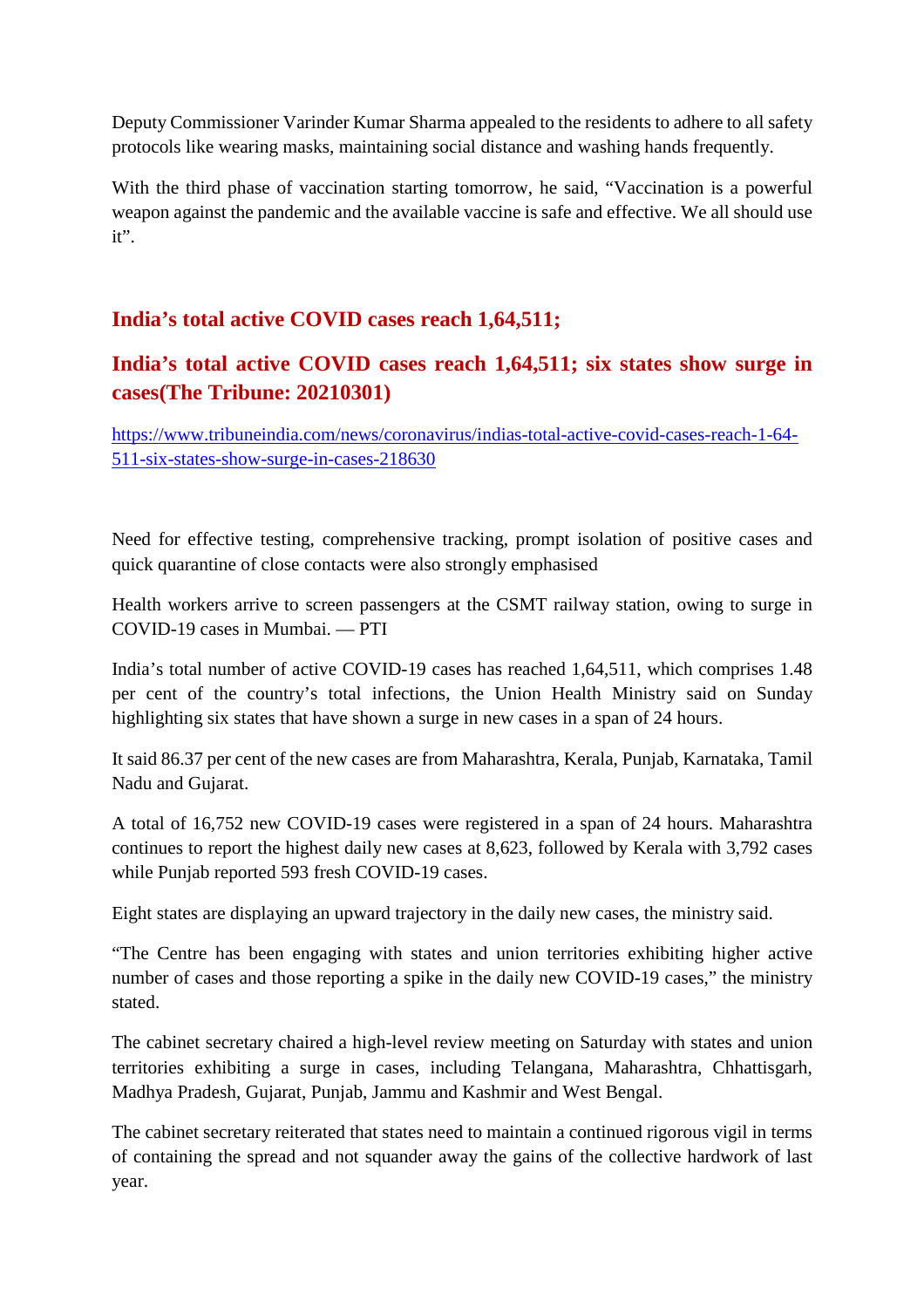They were advised not to lower their guard, enforce COVID-19 appropriate behaviour and deal firmly with violations. It was strongly underlined that they need to follow effective surveillance strategies in respect of potential super spreading events, the ministry said.

Need for effective testing, comprehensive tracking, prompt isolation of positive cases and quick quarantine of close contacts were also strongly emphasised.

The Centre has also deputed high-level multi-disciplinary teams to Kerala, Maharashtra, Karnataka, Tamil Nadu, West Bengal, Chhattisgarh, Punjab, Madhya Pradesh, Gujarat and Jammu and Kashmir to ascertain the reasons for the surge and coordinate with the state health departments in COVID-19 control and containment measures.

On the front of COVID vaccination, a total of 1,43,01,266 doses have been administered through 2,92,312 sessions, as per the provisional report till 7 am.

These include 66,69,985 healthcare workers (first dose), 24,56,191 healthcare workers (second dose) and 51,75,090 frontline workers (first dose).

India is all set to start the second phase of COVID-19 vaccination on March 1 for those who are

To ramp-up the COVID-19 vaccination capacity, around 10,000 private hospitals under the Ayushman Bharat-PMJAY and over 600 private hospitals under the central government health scheme will be utilised.

Other private hospitals empanelled under state government's health insurance scheme can also participate as COVID-19 Vaccination Centres (CVCs).

A total of 1.07 crore (1,07,75,169) people have recovered so far with 11,718 patients having recuperated in a span of 24 hours.

The ministry said 84.19 per cent of the new recovered cases are observed to be concentrated in six states.

Kerala has reported the maximum number of single-day recoveries with 4,650 newly-recovered cases. A total of 3,648 people recovered in Maharashtra in a span of 24 hours, followed by 491 in Tamil Nadu.

Besides, 113 deaths due to COVID-19 were reported in a span of 24 hours.

Sixstates account for 84.96 per cent of the new deaths.

Maharashtra saw the maximum of 51 casualties. Kerala follows with 18 daily deaths and Punjab reported 11 deaths in a span of 24 hours.

Nineteen states and union territories have not reported any COVID-19 deaths in the last 24 hours.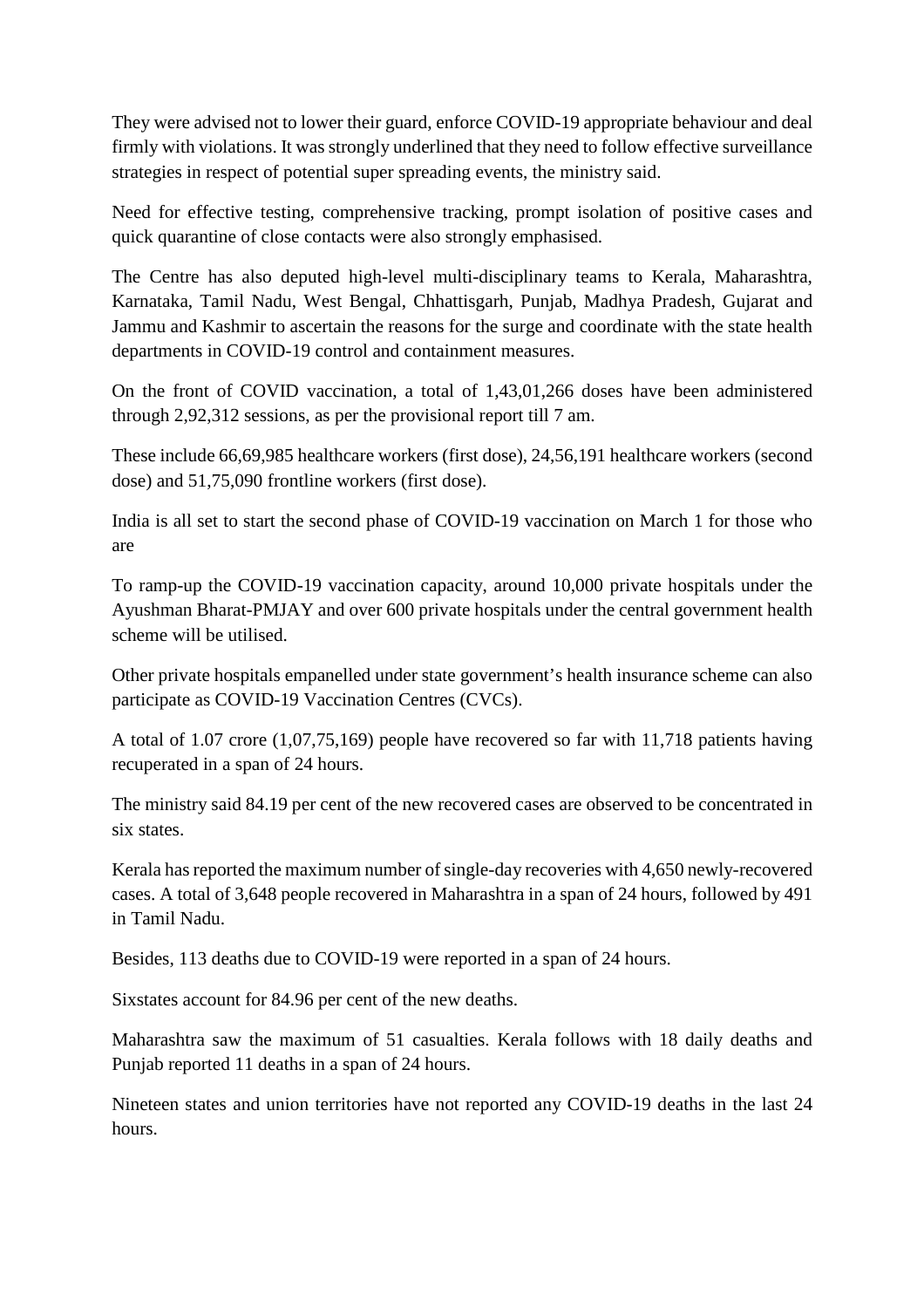These are Uttar Pradesh, Andhra Pradesh, Jammu and Kashmir, Odisha, Goa, Chandigarh, Himachal Pradesh, Assam, Lakshadweep, Manipur, Sikkim, Ladakh, Mizoram, Meghalaya, Tripura, Nagaland, Andaman and Nicobar Islands, Daman and Diu and Dadra and Nagar Haveli and Arunachal Pradesh. - PTI

#### **Covid Cases (The Asian Age: 20210301)**

http://onlineepaper.asianage.com/articledetailpage.aspx?id=15439031

## 197 new Covid cases recorded in Delhi

New Delhi, Feb. 28: Delhi recorded 197 new Covid cases on Sunday, while one more fatality pushed the death toll to 10,910. according to data shared by the city health department.

On preceding three<br>days, the count of daily cases have stood at 200mark or beyond.

On Friday, 256 Covid cases were registered, the highest number of singleincidences day in February. while on Thursday and Wednesday the count stood at 220 and 200, respectively.

On Sunday. Delhi recorded 197 fresh Covid cases and a positivity rate of 0.34 per cent, authorities said, adding the city has risen to 6,39,289. that the infection tally in

One more death was recorded on Sunday, taking the toll to 10,910,<br>according to the latest



Dr Ritu Saxena and her team members stand in front of the Covid ward at LNJP Hospital in New Delhi.  $-PTI$ 

health bulletin issued by the city government.

 $1 - 23$ From February count of daily cases had been recorded below 200.

Delhi had recorded 199 fresh Covid cases on January 28. From January 15-26, the

daily figures ranged from 148 on January 25 to 299 on January 16, according<br>to official data.

On Thursday, no fatality<br>was registered, the fourth

time the single-day fatality count stood at zero this month. On February 9, 13 and 17 too, the death count was zero.

On February 9, no fatality from coronavirus infection was registered in the national capital for the first time this month, and after a gap of nearly nine months.

The 197 new cases on Sunday came out of the 57,772 tests conducted the previous day, according to the health bulletin.

The total number of tests conducted the previous day included 39,070 RT-PCR tests and 18,702 rapid antigen tests, the bulletin said.

The tally of active cases on Sunday rose to 1,335<br>from 1,307 the previous day, according to the bulletin. The number of people under home isolation as on Sunday rose to 691 from 627 on Saturday, it said, adding over 6.27 lakh people have recovered.

Delhi had recorded 94 fresh Covid cases on February 16, the lowest in over nine months.

Delhi had recorded 96 coronavirus cases on January 27, that time the in lowest over nine months, and the first time daily the incidences count had stood below the 100-mark in that month.  $-PTI$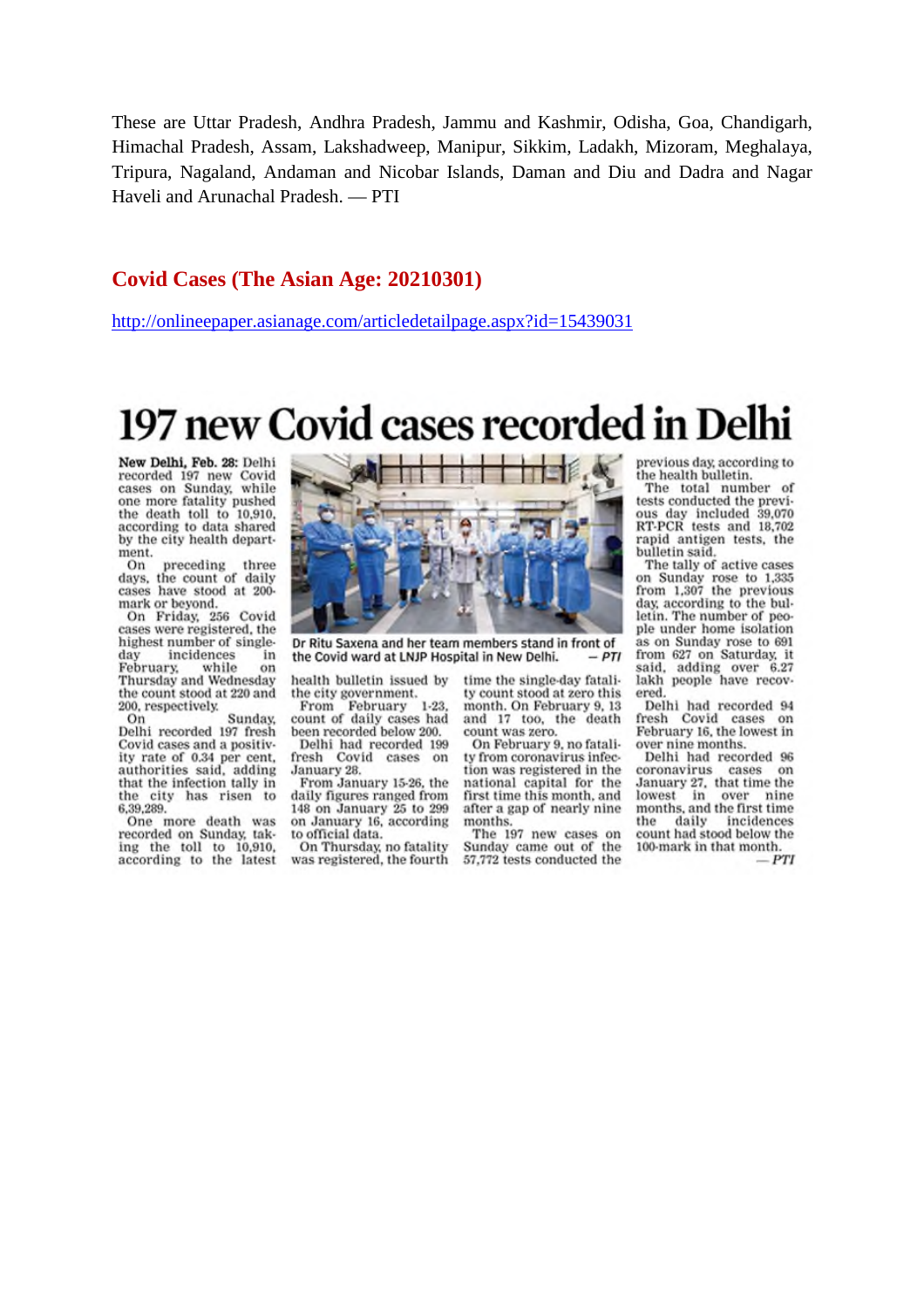#### **Pregnancy (The Asian Age: 20210301)**

http://onlineepaper.asianage.com/articledetailpage.aspx?id=15438508



#### **Vaccination (Hindustan: 20210301)**

https://epaper.livehindustan.com/imageview\_668886\_85697538\_4\_1\_01-03- 2021\_0\_i\_1\_sf.html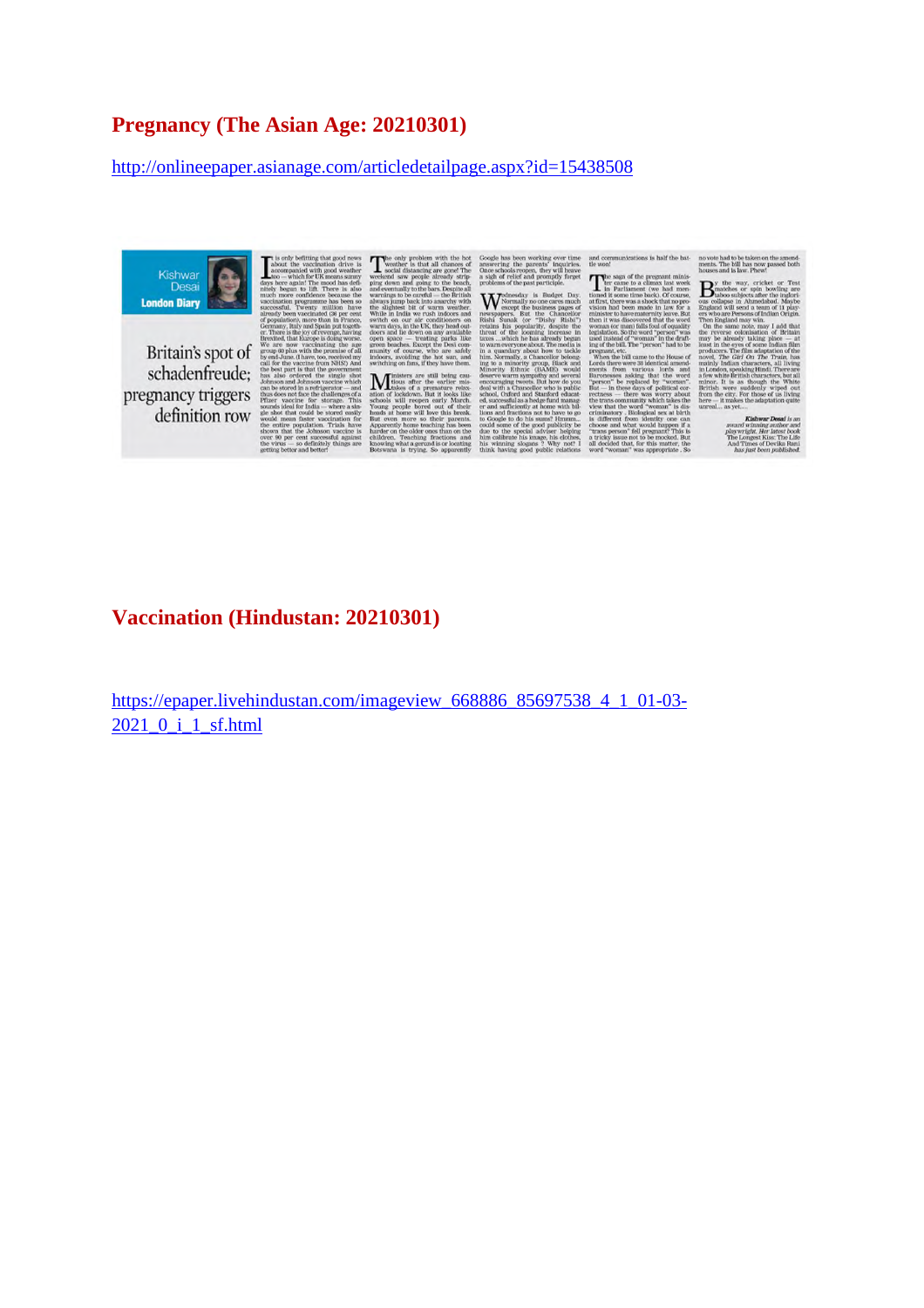# कोरोना से जंग: देश तैयार, सुबह नौ बजे से पंजीकरण ज़ुगों को आज स दिया जाएगा टीका

निजी और 212 सरकारी केंद्रों पर दिल्ली में होगा टीकाकरण



लाख बूजुर्गों को टीका लगाया जाएगा इस बार

#### एक मोबाइल नंबर से चार पंजीकरण

- एक मोबाइल नंबर से चार व्यक्ति टीकाकरण के लिए पंजीकरण कर सकते हैं।
- एप पर पंजीकरण कराते समय लोगों से पूछा जाएगा कि वह टीका निजी अस्पताल में लगाना चाहते हैं या सरकारी में ।



- जो लोग एक जनवरी 2022 को 60 साल की आयु पूरी कर रहे है, वे बुजुर्गों की श्रेणी में पंजीकरण करा सकते हैं ।
- जो लोग एक जनवरी 2022 को 45–59 साल के बीच होंगे वे बीमारों की श्रेणी में पंजीकरण करा सकेंगे। बशर्ते की वह सचीबद्ध 20 बीमारियों से ग्रस्त हों

## ऐसे कराएं पंजीकरण ।

- कोविन २ .० एप डाउनलोड करें या cowin.gov.in की वेबसाइट पर जाएं।
- अपना मोबाइल नंबर या आधार कार्ड पर मौजूद 'आधार नंबर' डालें।
- आपको एक ओटीपी मिलेगा, इसे भरने के बाद आपका पंजीकरण हो जाएगा।
- चाहें तो इसी से अपने परिवार के सदस्यों का भी पंजीकरण करा सकते हैं । ▶घर से भी पंजीकरण क 02

स्वास्थ्य बीमा योजना के पैनल में आने वाले अस्पतालों को भी शामिल करें। टीका लगवाते समय आधारकार्ड, वोटर कार्ड, पासपोर्ट, ड्राइविंग लाइसेंस, पैन कार्ड, एनपीआर कार्ड तथा फोटो लगा पेंशन दस्तावेज में से एक दिखाना होगा।

कॉलेजों, डिस्पेंसरी, स्वास्थ्य केंद्रों, उप केंद्रों के अलावा आयुष्मान भारत योजना में शामिल 10 हजार निजी अस्पतालों. सीजीएचएस पैनल में शामिल 687 निजी अस्पतालों में शुरू किया जा रहा है। राज्यों को कहा गया है कि वह अपनी

#### नई दिल्ली | विशेष संवाददाता

देशभर में सोमवार से कोरोना टीकाकरण के तीसरे चरण की शुरुआत हो रही है। इस बार 60 साल से ज्यादा उम्र वालों और 45 साल से ज्यादा आयु के उन लोगों को खुराक दी जाएगी जो पहले से किसी बीमारी से ग्रस्त हैं। योग्य लाभार्थी सुबह नौ बजे से 'कोविन 2.0' एप पर पंजीकरण करा सकेंगे। इसके कुछ देर बाद ही टीकाकरण आरंभ हो जाएगा।

**तीन बजे तक पंजीकरण:** केंद्रीय स्वास्थ्य मंत्रालय एवं नेशनल हेल्थ अथॉरिटी ने रविवार को कार्यशाला के जरिए राज्यों को इसकी जानकारी दी। अफसरों ने बताया कि कोविन -2.0 एप पर सुबह नौ बजे से पंजीकरण शुरू हो जाएगा जो दोपहर तीन बजे तक चलेगा। लोग चाहें तो उसी दिन के लिए या किसी अन्य दिन के लिए पंजीकरण करा सकेंगे।

पंजीकरण रद्द कराने की सुविधा **होगीः** अफसरों ने बताया कि पहली डोज लेने के 29वें दिन दूसरी खुराक के लिए पंजीकरण की सुविधा भी दी गई है। कोविन 2.0 एप पर पंजीकरण को रद्द कराने की सुविधा भी मिलेगी। यदि कोई पहली खुराक का पंजीकरण रद्द कराता है तो दूसरी डोज का पंजीकरण स्वतः रद्द हो जाएगा। पंजीकरण के समय ही

तिथि और जगह खुद चुन सकते हैं। **केंद्रों की सूची तैयार :** टीकाकरण कार्यक्रम सरकारी अस्पतालों. मेडिकल